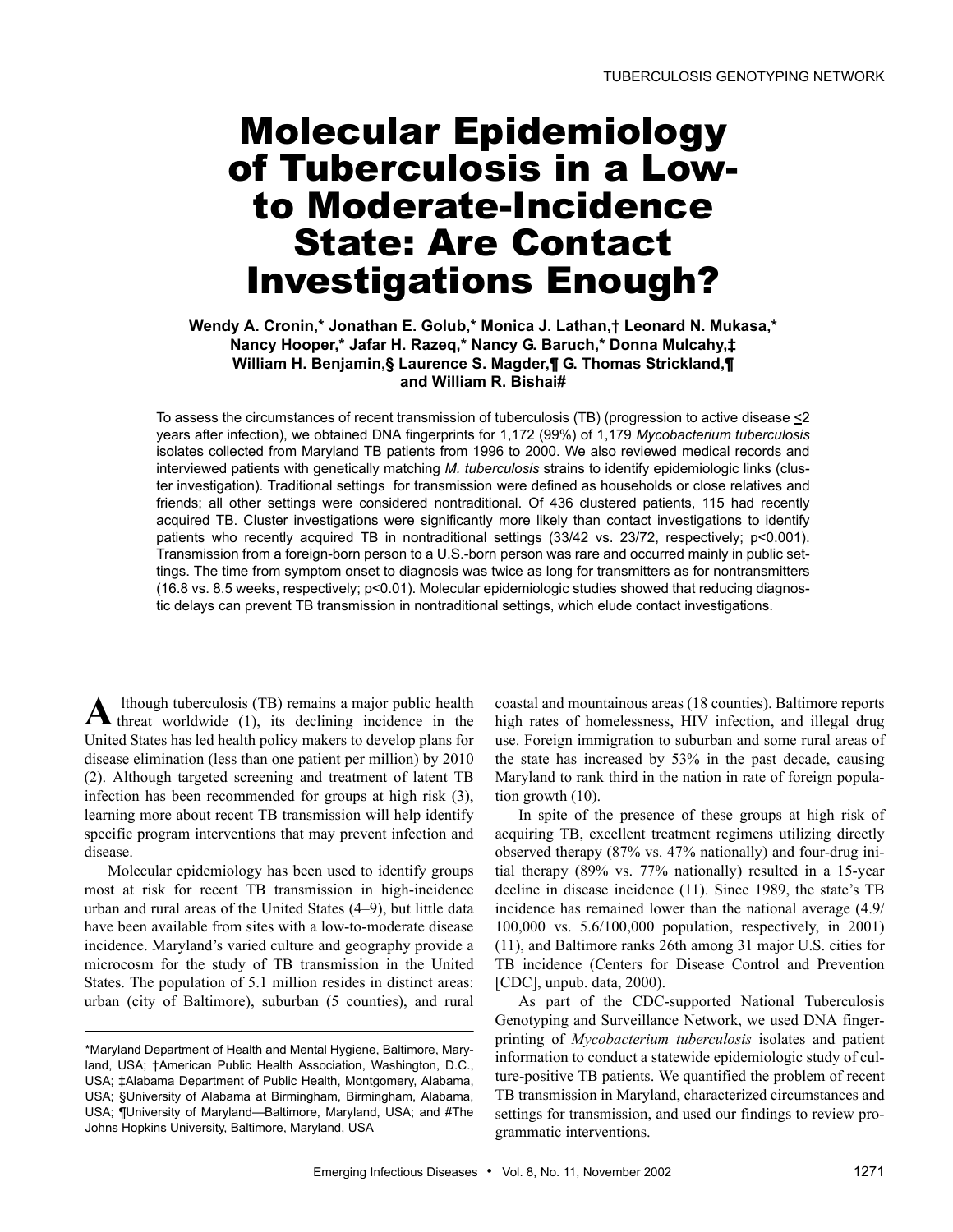# **Methods**

### **Collection of Isolates and DNA Fingerprinting**

*M. tuberculosis* isolates from all patients with a positive culture reported to the Maryland Department of Health and Mental Hygiene (DHMH) between 1996 and 2000 were retrieved from respective reporting laboratories. Restriction fragment length polymorphism (RFLP) analysis of IS*6110* was performed with the standard method (12). Spoligotyping was performed for all matching strains that had six or more IS*6110* copies by using a commercially available kit, according to the manufacturer's instructions (Isogen Bioscience BV, Maarssen, the Netherlands) (13). Patients with genetically related *M. tuberculosis* strains were considered clustered. For high-copy (more than six) IS*6110* strains, patients whose isolate patterns matched exactly, or differed by one band, were assigned a single cluster designation (14,15). For low-copy (six or fewer) strains, cluster designations were assigned to patients whose isolates matched exactly by RFLP analysis and spoligotyping.

### **Demographic and TB Risk Information**

For all culture-positive patients with available DNA fingerprints, we obtained routinely reported demographic and risk factor information (HIV infection, homelessness, incarceration, alcohol abuse and illegal drug use, long-term care residence, and foreign birth) from the state case registry. These data were used to compare patients by estimated time of TB acquisition.

#### **Cluster Investigation**

After obtaining genotype results, we abstracted medical records of the clustered patients to determine whether epidemiologic links existed with other patients in the same cluster. We obtained medical histories and information on workplaces, schools, social settings, known or suspected TB exposures, tuberculin skin test results, and contact investigation records. Locatable clustered patients who had no documented links were interviewed to determine whether an existing relationship had eluded the local health department staff who conducted the contact investigations. We assigned epidemiologic links to patients who were named by another TB patient or were in the same place at the same time as another TB patient, even when they did not name each other. When the date and location of specimen collection and laboratory processing suggested that a clustered patient's specimen was falsely positive, a pulmonologist reviewed medical records and chest radiographs to determine whether clinical TB was likely (16,17). Researchers used standardized forms to abstract records and interview patients. The study was approved by DHMH and CDC's institutional review boards, and patients signed informed consent forms before interviews.

### **Estimated Time of TB Acquisition**

Patients with "recent TB" were defined as those who had become infected within 2 years of disease diagnosis by an identified source patient with a matching fingerprint and whose transmission setting was known. Symptom onset had to occur at least 1 month after the onset date of the source's symptoms. The onset date was obtained from the patient's report or conservatively estimated to be 14 days before the date the first positive specimen was collected or the date that treatment was begun, whichever came first. Patients with "probable recent TB" were defined as all clustered patients who had no known transmission from source patients or evidence of past infection, e.g., no history of previous disease or documented positive results of a tuberculin skin test.

The category of "reactivated TB" from latent TB infection was assigned to clustered patients with documented past infection or disease and no identified source case, and to all patients with unique *M. tuberculosis* strain patterns (4,5). Although disease acquisition from a patient residing in another state or from exogenous reinfection could not be completely excluded, we assumed that these events were rare (18,19).

# **Traditional and Nontraditional Transmission Settings**

Traditional settings for transmission were defined as those settings routinely investigated during contact investigations, e.g., households and transmission between close friends and relatives in any location. All other settings where transmission occurred were considered nontraditional.

#### **Time from Symptom Onset to Treatment Initiation**

Using only clustered patients as a convenience sample, we compared the times from reported symptom onset to treatment initiation between transmitters (persons who were the source of infection for a patient with recent TB) and nontransmitters (persons who were never identified as a source for another patient). The possibility of transmission was evaluated through September 2002, 21 months after the last patient in the study was reported.

#### **Exclusions**

Patients with *M. bovis* infection were excluded. Those with a DNA-confirmed TB relapse (disease occurring >12 months after treatment was completed, due to an identical *M. tuberculosis* strain) (20) were counted only for the first disease episode. All patients whose time of TB acquisition was undetermined were excluded, including those whose cultures were negative for *M. tuberculosis* and the first patient in a cluster if no source patient was identified (5). Although the infections of patients >5 years of age were recent by definition, children whose cultures were negative were not included in this molecular epidemiologic study, and those results are described elsewhere (21). Finally, because spoligotyping poorly differentiates clustered *M. tuberculosis* strains with low copy IS*6110* in population-based studies (22), we could not confidently determine when TB was acquired by patients who had low-copy IS*6110* strains and no known source acquired TB. These patients were excluded from our comparison between patients by time of TB acquisition.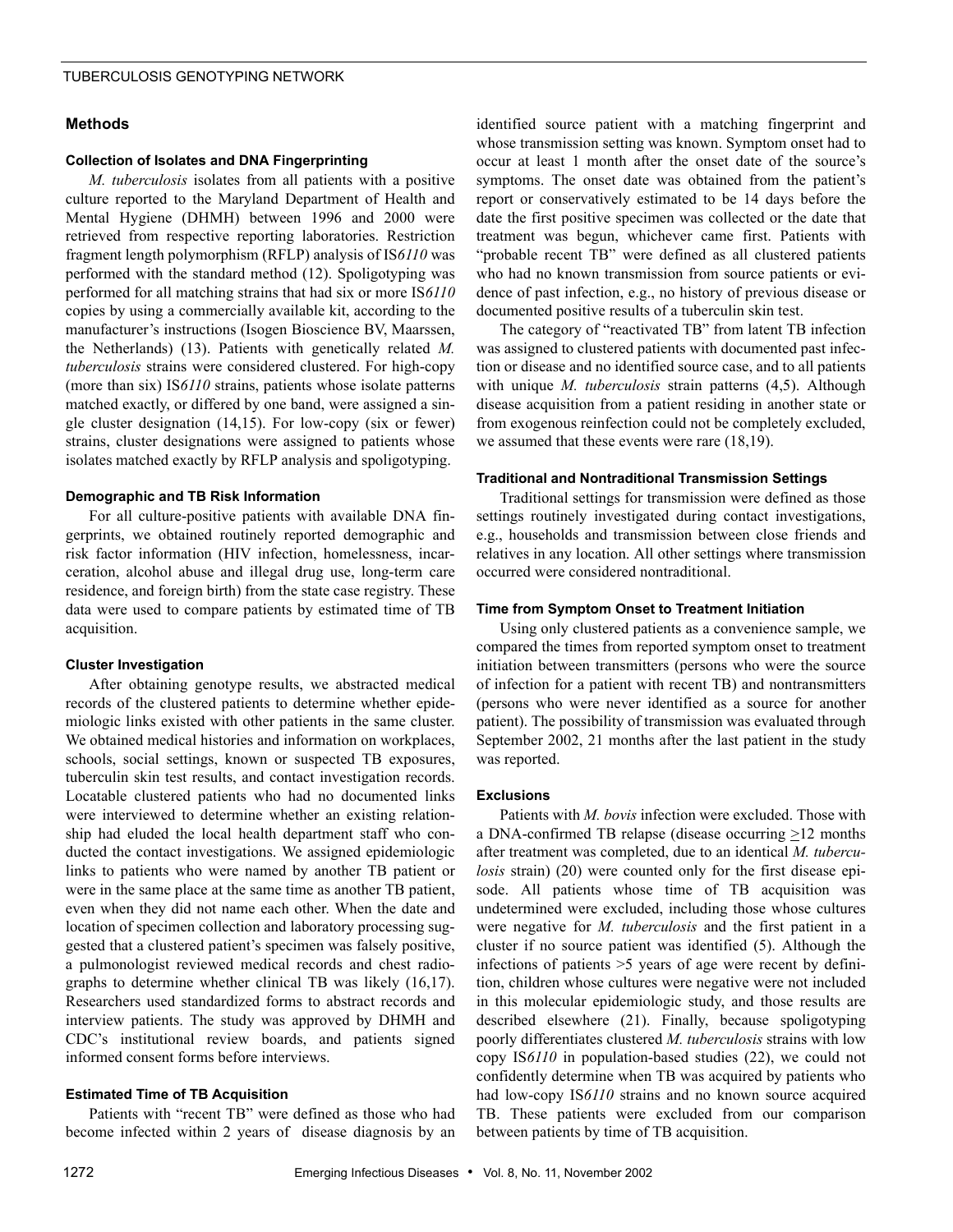### **Analysis**

Chi-square tests were conducted for all categorical analyses; Fisher exact test was used when expected cell values were <5. Student *t* test was used for continuous variables.

#### **Results**

#### **Culture-Positive TB Patients**

Of 1,554 TB patients reported from 1996 through 2000, a total of 1,198 (77%) had positive cultures. The cluster investigations revealed that specimens from 11 patients were false positive, and these patients were deleted from our state TB registry. Five patients with non–BCG *M. bovis* were excluded, and three patients who had DNA-confirmed disease relapse were counted once. No instances of exogenous reinfection from a different *M. tuberculosis* strain were identified. DNA fingerprints were available for  $1,172$  ( $> 99\%$ ) of 1,179 patient isolates.

Of the 1,172 patient isolates, 436 (37%) were grouped in 111 clusters (median patients per cluster 2; mean 3; range 2– 19). Eighty-eight (79%) clusters included persons who resided in one or two adjacent jurisdictions within the state. Overall, 155 (36%) clustered patients were epidemiologically linked to another patient in the cluster; among 336 with high-copy IS*6110* strains, 148 (44%) were linked.

#### **Time of TB Acquisition**

The time of TB acquisition could not be determined for 42 patients who were the first symptomatic patient in their respective cluster and had no known source patient, and 145 patients who had low-copy IS*6110* strains and no known source patients (Table 1). These 187 were excluded from our comparison between patients by time of acquisition. However, 29 of the 187 patients were the source for another patient and were included in our analyses of paired source and secondary patients, and of transmitters and nontransmitters.

Of the 985 patients with a known time of infection and subsequent disease, 115 (12%) had recent TB and an additional 82 (8%) had probable recent TB. Fourteen (17%) of these 82 had documented previous negative skin tests. Our extensive case review showed no sources for 56 clustered patients who had documented histories of past infection or disease. We presumed that these 56 patients plus the 732 patients with unique *M. tuberculosis* strains had reactivated disease (n=788).

Patients with recent TB were significantly more likely than patients with probable recent TB to be young and U.S. born, but the proportions of patients with urban residence, HIV infection, illegal drug use, and homelessness were similar for both groups (Table 2). Among the 25 patients with probable recent TB who were >64 years old, 4 were foreign-born, 10 were users of illegal drugs or alcohol, and 2 were homeless. Patients with recent TB were more likely than those with reactivated disease to be urban residents, young, black, U.S.-born, homeless, HIV-infected, and abusers of alcohol or illegal drugs.

#### **Risk Factors among Paired Source and Secondary Patients**

Of the 115 patients with recent TB, 114 had 69 sources with available risk information. The mean number of secondary patients per source was 1.6 (median 1; range 1–12). Six (5%) of the 114 secondary patients acquired a resistant *M. tuberculosis* strain (primary resistance) from their source; 2 of these 6 were foreign-born. Five patient-strains were resistant to streptomycin and one was resistant to isoniazid. Risks, particularly illegal drug use, were frequently the same for respective source and secondary patients. Risks were identical (e.g., both source and secondary patients were injection drug users, homeless, HIV-infected) for 47 (72%) of 65 patient pairs aged 15–44 years. We found no transmission from U.S.-born persons to foreign-born persons. Other than birth in a country with a high disease incidence, only 2 (11%) of 18 foreign-born sources had risks compared with 46 (90%) of 51 U.S.-born sources (p<0.001). Foreign-born persons were the sources for all 10 foreign-born secondary patients and eight U.S.-born secondary patients. Among the latter, two were young children who acquired infection from a relative. Nonhousehold transmission from foreign-born persons to the remaining six U.S. born persons occurred in a school, a hospital (22), two churches, and two workplaces. Five of these U.S.-born patients were immunocompetent, and their only risk for TB was exposure to the infectious source patient.

### **Identification of Recent Transmission before and after Genotyping**

Source cases and settings of transmission were identified for all instances of recent transmission except one, a 3-yearold child (n=114). Fifty-six (49%) patients with recent TB

| Table 1. Estimated time of infection and disease acquisition among Mycobacterium tuberculosis culture-positive patients by DNA cluster status <sup>a</sup> |                                |                                         |                                     |                                                     |        |
|------------------------------------------------------------------------------------------------------------------------------------------------------------|--------------------------------|-----------------------------------------|-------------------------------------|-----------------------------------------------------|--------|
| DNA cluster status of patients' isolates                                                                                                                   | No. patients with<br>recent TB | No. patients with<br>probable recent TB | No. patients with<br>reactivated TB | No. patients with unknown<br>time of TB acquisition | Totals |
| Clustered strains with $\geq 6$ IS6110 copies                                                                                                              | 89                             | 82                                      | .56 <sup>c</sup>                    | $42^{\circ}$                                        | 269    |
| Clustered strains with $\leq 6$ IS6110 copies                                                                                                              | 22                             |                                         |                                     | 145                                                 | 167    |
| Nonclustered strains                                                                                                                                       | 4ª                             |                                         | 732                                 |                                                     | 736    |
| Total                                                                                                                                                      | 115                            | 82                                      | 788                                 | 187                                                 | 1.172  |

<sup>a</sup>TB, tuberculosis.

bHistory of previous positive tuberculin skin test or extensive past exposure to a patient.

<sup>c</sup>First patient in a cluster by estimated date of symptom onset and no identified source patient.

<sup>d</sup>Known link to another patient outside the study area or timeframe whose isolate had the same DNA fingerprint.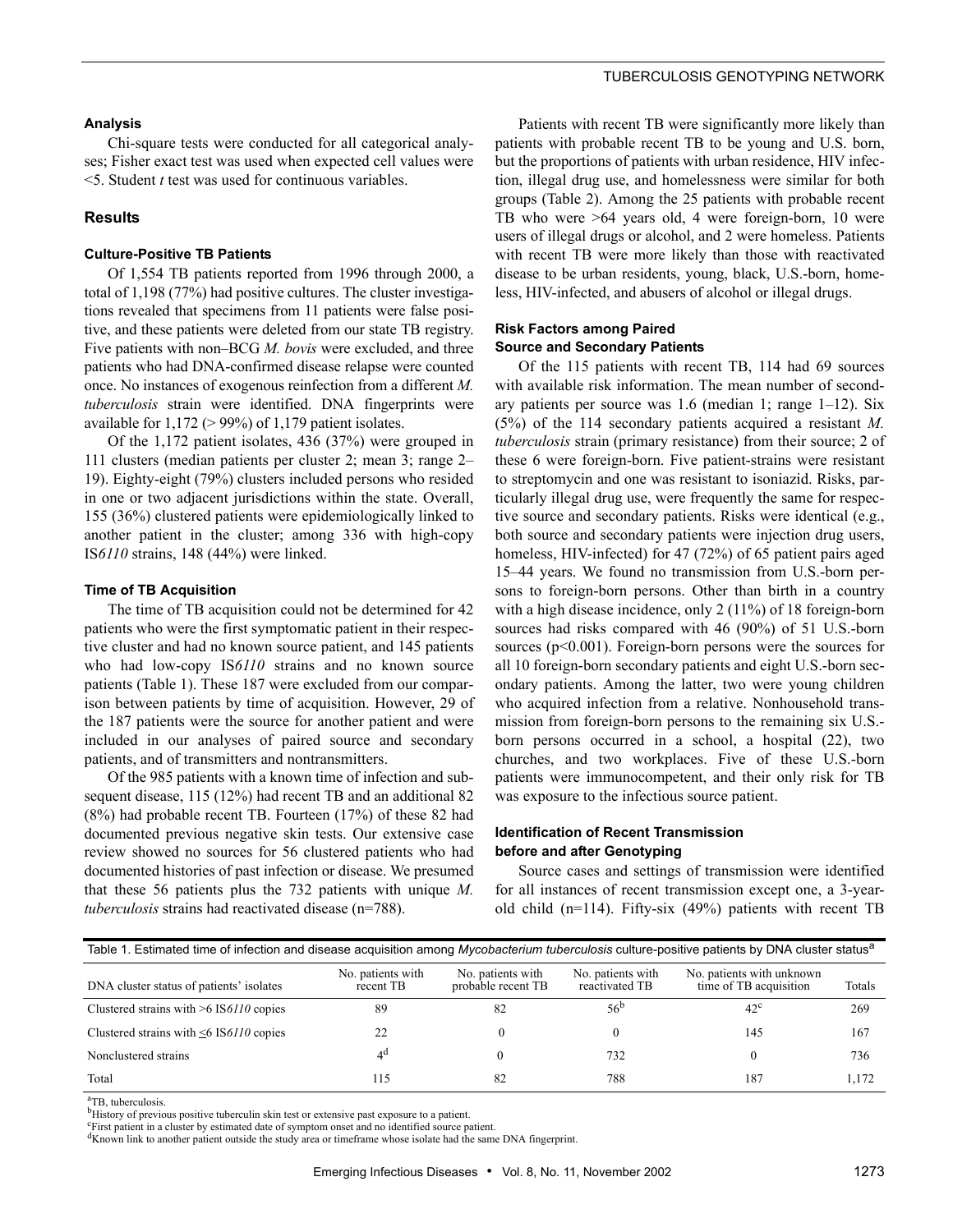| Table 2. Selected characteristics of culture-positive patients with comparison between categories |  |  |  |
|---------------------------------------------------------------------------------------------------|--|--|--|
|                                                                                                   |  |  |  |

|                                                                                                                          | No. patients with recent<br>$\text{TB}$ (%) (n=115) | No. patients with probable<br>recent TB $(\%)(n=82)$ | No. patients with reactivated<br>TB $(\%)(n=788)$ | p value  | p value |
|--------------------------------------------------------------------------------------------------------------------------|-----------------------------------------------------|------------------------------------------------------|---------------------------------------------------|----------|---------|
| Characteristic                                                                                                           | Group A                                             | Group B                                              | Group C                                           | A vs. B  | A vs. C |
| Residence                                                                                                                |                                                     |                                                      |                                                   |          |         |
| <b>Baltimore City</b>                                                                                                    | 57(50.0)                                            | 38(46.3)                                             | 157(19.9)                                         | 0.66     | < 0.001 |
| Other state jurisdictions                                                                                                | 58 (50.0)                                           | 44 (53.7)                                            | 631 (80.1)                                        |          |         |
| Age group (yrs)                                                                                                          |                                                     |                                                      |                                                   |          |         |
| $0 - 14^a$                                                                                                               | 6(5.2)                                              | 3(3.7)                                               | 5(0.6)                                            | < 0.001  | < 0.001 |
| $15 - 24$                                                                                                                | 21(18.3)                                            | 7(8.5)                                               | 86 (10.9)                                         |          |         |
| $25 - 44$                                                                                                                | 46(40.0)                                            | 27(32.9)                                             | 275 (34.9)                                        |          |         |
| $45 - 64$                                                                                                                | 33(28.7)                                            | 20(24.3)                                             | 178(22.6)                                         |          |         |
| $\geq 65$                                                                                                                | 9(7.8)                                              | 25(30.4)                                             | 244(31.0)                                         |          |         |
| Race/ethnicity                                                                                                           |                                                     |                                                      |                                                   |          |         |
| White, non-Hispanic                                                                                                      | 20(17.4)                                            | 17(20.7)                                             | 162(20.6)                                         | 0.03     | < 0.001 |
| Black, non-Hispanic                                                                                                      | 89 (77.4)                                           | 51 (62.2)                                            | 341 (43.3)                                        |          |         |
| Hispanic                                                                                                                 | 1(0.9)                                              | 5(6.1)                                               | 84 (10.7)                                         |          |         |
| Asian                                                                                                                    | 5(4.3)                                              | 9(11.0)                                              | 200(25.4)                                         |          |         |
| Native American                                                                                                          | $\boldsymbol{0}$                                    | $\boldsymbol{0}$                                     | 1(0.1)                                            |          |         |
| Country of birth                                                                                                         |                                                     |                                                      |                                                   |          |         |
| <b>United States</b>                                                                                                     | 105(91.3)                                           | 66(80.5)                                             | 360(45.7)                                         | 0.03     | < 0.001 |
| Other                                                                                                                    | 10(8.7)                                             | 16(19.5)                                             | 428 (54.3)                                        |          |         |
| Long-term care resident                                                                                                  |                                                     |                                                      |                                                   |          |         |
| Yes                                                                                                                      | 7(6.1)                                              | 5(3.3)                                               | 25(3.2)                                           | 1.00     | 0.11    |
| N <sub>0</sub>                                                                                                           | 108 (93.9)                                          | 77 (96.7)                                            | 763 (96.8)                                        |          |         |
| Homeless                                                                                                                 |                                                     |                                                      |                                                   |          |         |
| Yes                                                                                                                      | 18(15.7)                                            | 8(9.8)                                               | 23(2.9)                                           | 0.22     | < 0.001 |
| No                                                                                                                       | 97 (84.3)                                           | 74 (90.2)                                            | 765 (97.1)                                        |          |         |
| Prison resident                                                                                                          |                                                     |                                                      |                                                   |          |         |
| Yes                                                                                                                      | 13(11.3)                                            | 10(13.1)                                             | 21(2.7)                                           | 0.85     | < 0.001 |
| No                                                                                                                       | 102(88.7)                                           | 72 (86.9)                                            | 767 (97.3)                                        |          |         |
| Uses illegal drugs or abuses alcohol                                                                                     |                                                     |                                                      |                                                   |          |         |
| Yes                                                                                                                      | 53 (46.0)                                           | 30 (36.6)                                            | 76 (9.6)                                          | $0.18\,$ | < 0.001 |
| No                                                                                                                       | 62(54.0)                                            | 58 (63.4)                                            | 712 (90.4)                                        |          |         |
| HIV-infected                                                                                                             |                                                     |                                                      |                                                   |          |         |
| Yes                                                                                                                      | 28(24.3)                                            | 19(23.2)                                             | 75(9.5)                                           | 0.85     | < 0.001 |
| No                                                                                                                       | 87(75.7)                                            | 63 (76.8)                                            | 713 (90.5)                                        |          |         |
| $\alpha$ Includes one child <6 years old without a known source patient; the case was classified as recent based on age. |                                                     |                                                      |                                                   |          |         |

acquired their infection and disease in nontraditional settings (Table 3). Less than two-thirds of the recent patients' epidemiologic links to their source patients were identified by routine contact investigations before genotyping. Patients identified by contact investigations were significantly less likely to have acquired TB in nontraditional settings than those identified by cluster investigations  $(23/72 \text{ vs. } 33/42, \text{ respectively}; \text{ p} < 0.001).$ 

more secondary patients) (23–29). Nine of these began in nontraditional settings and ultimately expanded to traditional settings, and cluster investigation identified additional outbreakrelated infections in patients who had not been identified through routine contact investigations (25–27).

The importance of nontraditional settings among persons at high risk was influenced in part by large outbreaks (three or

TB acquisition in nontraditional settings was associated with age  $>14$  years (p=0.033, compared to younger patients aged 0 to 14 years), U.S. birth (p=0.012, compared to foreign birth), and illegal drug use (p<0.001, compared to nonusers).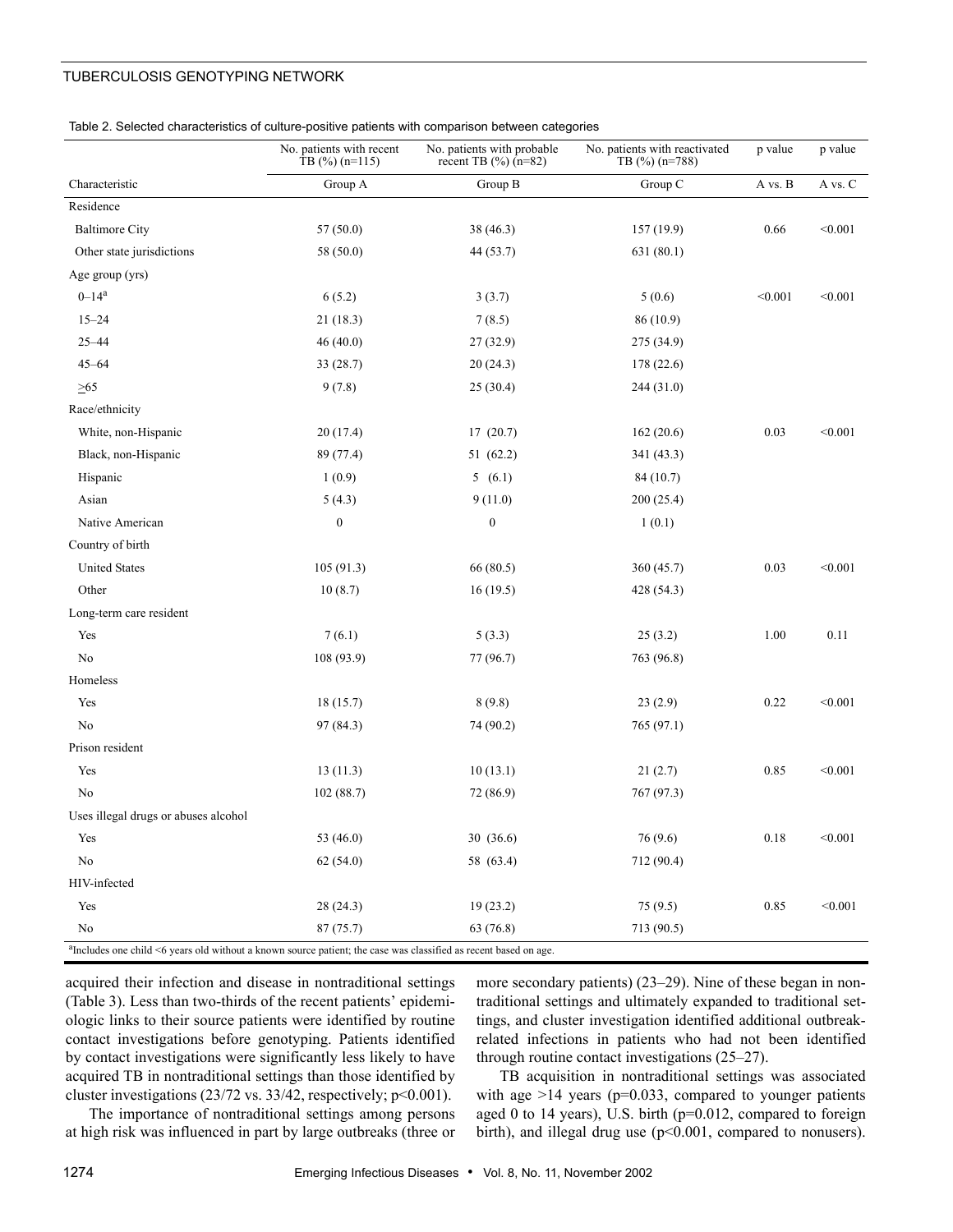| Settings             | Total patients with known<br>settings $(\% )$ | Setting identified by routine contact<br>investigation $(\% )$ | Setting identified by DNA cluster<br>investigation $(\%)$ |
|----------------------|-----------------------------------------------|----------------------------------------------------------------|-----------------------------------------------------------|
| Traditional          |                                               |                                                                |                                                           |
| Household            | 28(24.6)                                      | 25(34.7)                                                       | 3(7.1)                                                    |
| Close relative       | 13(11.4)                                      | 13(18.1)                                                       | $\mathbf{0}$                                              |
| Close friend         | 17(14.9)                                      | 11(22.2)                                                       | 6(14.3)                                                   |
| Nontraditional       |                                               |                                                                |                                                           |
| Hospital $(24,28)$   | 10(8.8)                                       | 5(6.9)                                                         | 5(11.9)                                                   |
| Other workplace (25) | 6(5.3)                                        | 6(8.3)                                                         | $\Omega$                                                  |
| Social club $(26)$   | 11(9.6)                                       | 7(9.7)                                                         | 4(9.5)                                                    |
| Homeless shelter     | 5(4.4)                                        | $\mathbf{0}$                                                   | 5(11.9)                                                   |
| Bar                  | 10(8.8)                                       | 1(1.4)                                                         | 9(21.4)                                                   |
| Prison/jail $(26)$   | 5(4.4)                                        | 3(4.2)                                                         | 2(4.8)                                                    |
| Store $(27)$         | 2(1.8)                                        | $\mathbf{0}$                                                   | 2(4.8)                                                    |
| Church               | 2(1.8)                                        | $\boldsymbol{0}$                                               | 2(4.8)                                                    |
| Nursing home         | 2(1.8)                                        | $\boldsymbol{0}$                                               | 24.8                                                      |
| School               | 1(0.9)                                        | $\mathbf{0}$                                                   | 1(2.4)                                                    |
| Ship                 | 1(0.9)                                        | 1(1.8)                                                         | 0(2.4)                                                    |
| Mortuary (29)        | 1(0.9)                                        | 0(1.4)                                                         | 1(2.4)                                                    |
| Total                | 114(100.0)                                    | 72 (100.0)                                                     | 42 $(100.0)$                                              |

Table 3. Identified transmission settings for 114 patients with recently acquired tuberculosis (TB)

At least 5 of 15 patients who acquired TB in public settings, i.e., churches, hospitals, a school, and a store, had only brief or distant (casual) exposure to a highly infectious person (24,28). Nine (60%) of the 15 had no apparent TB risk factor except exposure to their source patient.

TB transmission occurred in households for all 10 foreignborn persons with recent TB, and the sources for all but one foreign-born patient were found by contact investigations (Table 4). Cluster investigations were significantly more likely than contact investigations to identify source cases for patients who were homeless, abusers of alcohol, or both. Recent patients with other common TB risk factors, i.e., HIV infection, illegal drug use, incarceration, and long-term care residence, were equally likely to have epidemiologic links identified by cluster or contact investigations.

#### **Time from Symptom Onset to Treatment Initiation**

The estimated time of symptom onset was available for 69 transmitters and 99 nontransmitters. TB transmitters were significantly more likely than nontransmitters to have pulmonary disease (68/69 vs. 73/99;  $p<0.001$ ). Among patients with pulmonary disease, transmitters were more likely than nontransmitters to have lung cavitation  $(40/68 \text{ vs. } 14/73; \text{ p} < 0.001)$  and sputum smears positive for acid-fast bacilli (64/68 vs. 59/73; p=0.034). Among transmitters, the mean time from symptom onset to treatment initiation was 16.8 weeks compared with 8.5 weeks among nontransmitters (median 11 vs. 6 weeks, respectively; p=0.008). Transmitters also were more likely than nontransmitters to have at least one risk factor for TB, e.g., homelessness, HIV infection, alcohol abuse, or illegal drug use, residence in a long-term care facility, incarceration, foreign birth (60/69 vs. 38/99, respectively;  $p<0.001$ ).

#### **Discussion**

Our 5-year molecular epidemiologic study featured a complete sampling of patients' isolates from the entire state (30,31) and a multifaceted study site. We also compared our patient groups by time of disease acquisition to more clearly define the relationship between clustering and recent transmission in the state. Even though Maryland has low-to-moderate TB incidence, results from our comparison between groups with recent, probable recent, and reactivated TB were similar to those from studies conducted among clustered and nonclustered patients in high incidence urban and rural areas. Recent and probable recent TB acquisition were associated with patients who were young, homeless, users of alcohol and illegal drugs, HIV-infected, and incarcerated. These findings further support the assumption that clustering is a reasonable, though not exact, surrogate for recent transmission (4–9).

The importance of clustered patients who do not have identifiable links has remained unclear (32). By assuming that clustered patients without links and with histories of old infections or previous TB had reactivated disease, we attempted to be more specific in identifying those for whom recent TB was plausible. Our patients with probable recent TB were older and more likely to be foreign-born than were patients with recent TB. Half of the elderly patients had other high-risk factors that made exposure and recent infection likely. Among the foreignborn, acquisition of endemic strains in their countries of origin could account for some clustering (33). However, patients with probable recent TB had risk factors similar to those of patients with known recent TB. The most likely explanation for most clustered patients in this group is that existing epidemiologic links remained unidentified by contact or cluster investigations, and that some had casual exposures to their source patients in unidentified settings.

Patients with reactivated disease were rarely misclassified. Among clustered patients with histories of old infection, disease, or both, our extensive review revealed no source patients. In addition, as of July 2002, we found no instances of exogenous reinfection by a different *M. tuberculosis* strain even among HIV-infected patients. Because genotyping was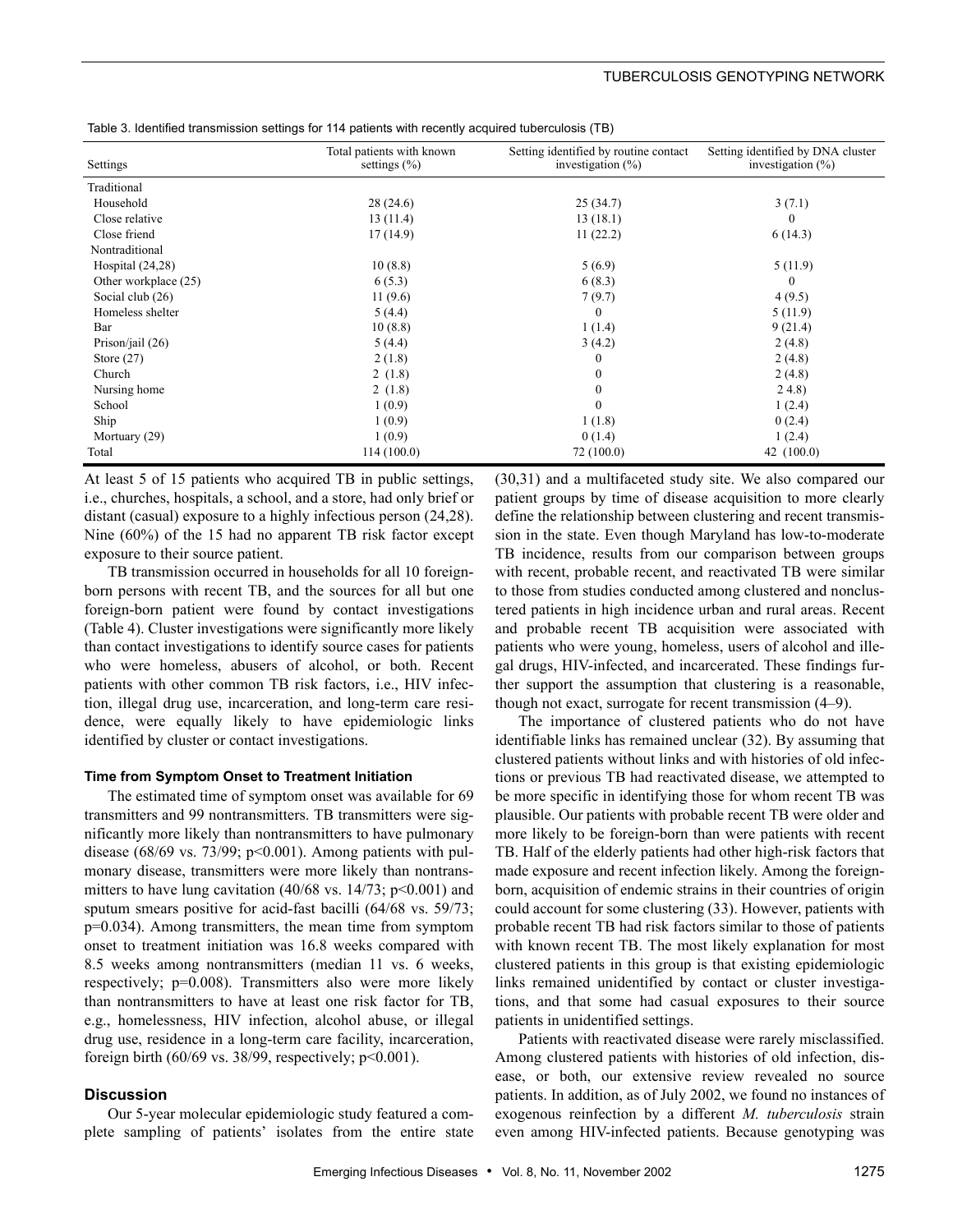| Characteristic            | Total recent TB patients<br>$(n=114)(\frac{6}{6})$ | Source patient identified<br>by routine contact<br>investigation $(n=72)$ $(\%)$ | Source patient identified by<br>cluster investigation<br>$(n=42)$ $(\sqrt{6})$ | p value |
|---------------------------|----------------------------------------------------|----------------------------------------------------------------------------------|--------------------------------------------------------------------------------|---------|
| Residence                 |                                                    |                                                                                  |                                                                                |         |
| Baltimore city            | 56 (49.0)                                          | 33(45.8)                                                                         | 23(54.8)                                                                       | 0.38    |
| Other state jurisdictions | 58 (51.0)                                          | 39 (54.2)                                                                        | 19(45.2)                                                                       |         |
| Country of birth          |                                                    |                                                                                  |                                                                                |         |
| <b>United States</b>      | 104(91.3)                                          | 63 (87.5)                                                                        | 41 $(97.6)$                                                                    | 0.07    |
| Other                     | 10(8.7)                                            | 9(12.5)                                                                          | 1(2.4)                                                                         |         |
| Long-term care resident   |                                                    |                                                                                  |                                                                                |         |
| Yes                       | 7(6.1)                                             | 3(4.2)                                                                           | 4(9.5)                                                                         | 0.25    |
| N <sub>o</sub>            | 107(93.9)                                          | 69 (95.8)                                                                        | 38 (90.5)                                                                      |         |
| Homeless                  |                                                    |                                                                                  |                                                                                |         |
| Yes                       | 18(15.8)                                           | 6(8.3)                                                                           | 12(28.6)                                                                       | 0.004   |
| N <sub>o</sub>            | 96 (84.2)                                          | 66 (91.7)                                                                        | 30(71.4)                                                                       |         |
| Prison resident           |                                                    |                                                                                  |                                                                                |         |
| Yes                       | 13(11.4)                                           | 8(11.1)                                                                          | 5(11.9)                                                                        | 0.86    |
| No                        | 101(88.6)                                          | 64 (88.9)                                                                        | 37(88.1)                                                                       |         |
| Abuses alcohol            |                                                    |                                                                                  |                                                                                |         |
| Yes                       | 40(35.0)                                           | 19(26.4)                                                                         | 21(50.0)                                                                       | 0.01    |
| N <sub>o</sub>            | 74(65.0)                                           | 53 (73.6)                                                                        | 21(50.0)                                                                       |         |
| Uses injection drugs      |                                                    |                                                                                  |                                                                                |         |
| Yes                       | 17(14.9)                                           | 11(15.3)                                                                         | 6(14.3)                                                                        | 0.89    |
| N <sub>o</sub>            | 97(85.1)                                           | 61(84.7)                                                                         | 36(85.7)                                                                       |         |
| Uses noninjection drugs   |                                                    |                                                                                  |                                                                                |         |
| Yes                       | 35(30.7)                                           | 23(31.9)                                                                         | 12(28.6)                                                                       | 0.71    |
| No                        | 79 (69.3)                                          | 49(68.1)                                                                         | 30(71.4)                                                                       |         |
| HIV-infected              |                                                    |                                                                                  |                                                                                |         |
| Yes                       | 28(24.6)                                           | 16(22.2)                                                                         | 12(28.6)                                                                       | 0.45    |
| No                        | 86 (75.4)                                          | 56 (77.8)                                                                        | 30(71.4)                                                                       |         |

Table 4. Comparison of selected risk-group characteristics of 114 recent tuberculosis (TB) patients by method of source patient identification

not conducted in adjoining states, we could not eliminate the possibility of cross-jurisdictional transmission to patients who had unique *M. tuberculosis* strains. Recent TB was transmitted from three patients in Washington, D.C., to four Maryland residents (DHMH, unpub. data, 2001); disease incidence is greater in Washington, D.C., than in Maryland (14.9 vs. 5.3 per 100,000 population, respectively, in 2000) (34). Only 13% of TB patients resided in rural counties that form most of Maryland's border. With low incidence in adjacent Delaware, Pennsylvania, Virginia, and West Virginia (3.6, 3.1, 4.1, and 1.8 patients per 100,000 population, respectively, in 2000) (34), transmission between states was probably minimal.

#### **Transmission to and from Foreign-Born Persons**

Most recent transmission occurred between U.S.-born persons who had at least one common urban risk factor such as HIV infection or illegal drug use. In contrast, transmission between foreign-born persons occurred exclusively in households among persons who had no other risk except their arrival from a high-incidence country of origin or close exposure to their source patient. We found no instances of transmission between U.S.-born and foreign-born persons. These results differed from other studies, which reported that foreign-born patients who acquired TB from U.S.-born sources shared risks such as homelessness, HIV infection, and illegal drug use with those source patients (35,36). In the past decade, few immigrants and refugees settled in the city of Baltimore where urban risks are common (10). From 1996 through 2000, only 36 (9%) of 423 Baltimore patients were foreign-born compared with 642 (57%) of 1,120 patients in other Maryland areas (DHMH, unpub. data, 2001). In general, foreign migration to Maryland is relatively new (10), and we may observe more shared risks among U.S.- and foreign-born patients as time of residence increases. This study is unique in reporting that infectious foreign-born sources to U.S.-born persons primarily transmitted the disease to persons whose only risk was exposure in their workplace or a public setting, such as a church or school.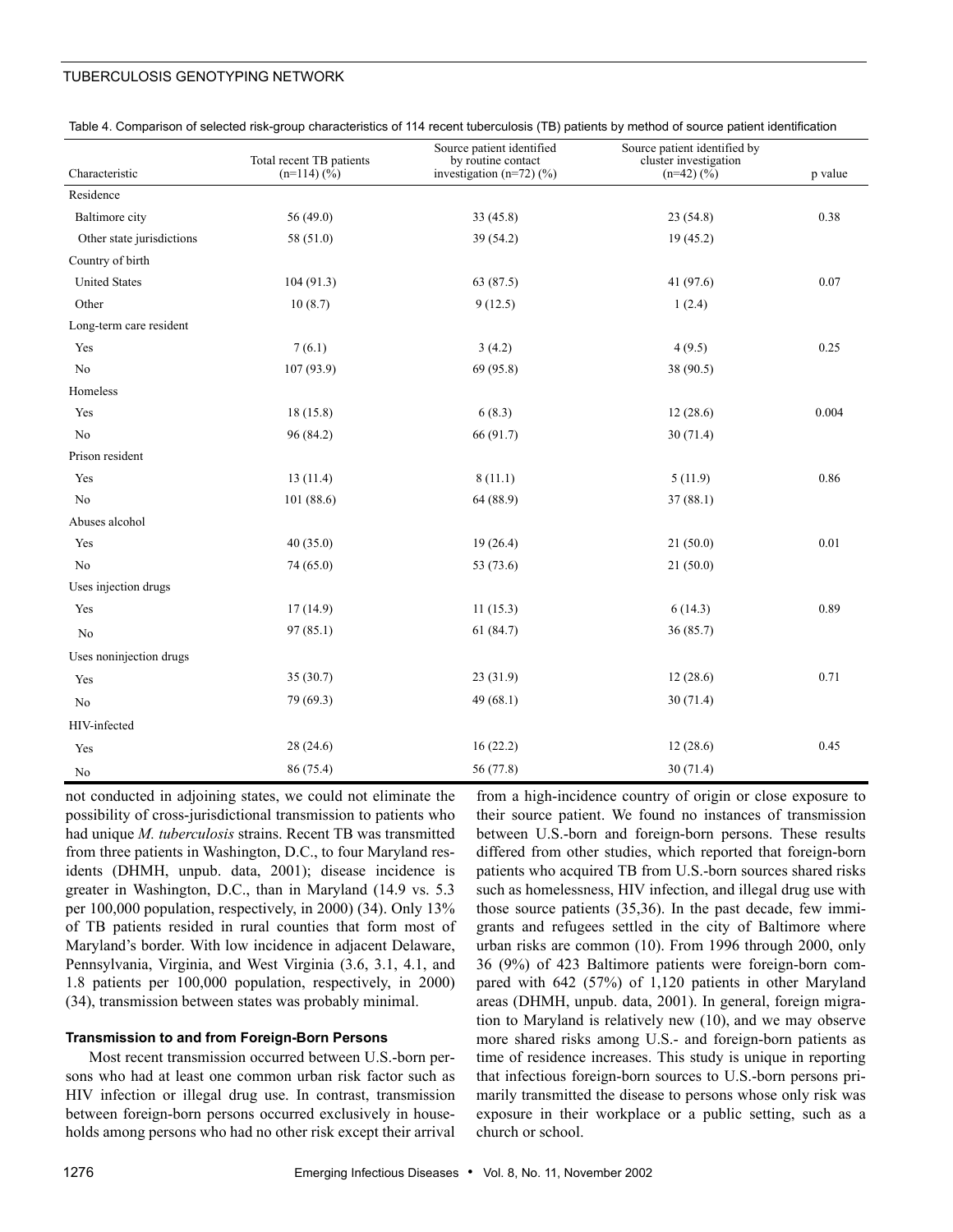# **Identification of Recent Transmission before and after Genotyping**

In spite of a recommended concentric circle approach for routine contact investigations that includes leisure and social locations (37), we found that investigations usually had been conducted in the homes of patients and rarely extended beyond friends and relatives. Nonetheless, the high proportion of recent patients who acquired TB in these traditional settings clearly represented numerous missed opportunities for disease prevention. Although recent TB was diagnosed among some patients during the initial contact investigation, not all identified contacts had received postexposure tuberculin skin tests or treatment for latent infection (25). More timely and complete contact investigations could reduce the risk for transmission in traditional settings.

Perhaps more importantly, almost half of recent TB cases were acquired in nontraditional settings. Many of these patients were from marginalized groups at high risk, who may have been reluctant or unable to provide names of their associates to contact investigators. However, cluster and contact investigations were equally effective in identifying sources for patients with recent TB who were illegal drug users, incarcerated, and HIV-infected, and more aggressive contact investigations would probably not substantially improve patient reporting. Instead, our data suggest that the setting, and not the risk group, eludes routine contact investigators.

In addition, TB genotyping and cluster investigations indicated unsuspected transmission to immunocompetent persons in public locations such as churches, hospitals, and stores. In these instances, the possibility of casual transmission must be considered. Casual transmission was likely in the store outbreak (28) and conceivably could account for some patients with probable recent TB for whom epidemiologic links were not found. Rarely reported, casual transmission occurs when the bacterial load of the source patient is high, the infecting organism has inherent increased virulence, or the environment is enclosed (28,38). Without creative intervention, the proportional contribution of casual transmission will increase substantially as the disease incidence decreases.

#### **Delayed Diagnosis Among Transmitters**

The mean time between reported symptom onset and initiation of treatment among transmitters was twice that identified for nontransmitters. Whether treatment delays are due to patients who delay in seeking care or to providers who do not include TB in the differential diagnosis, treatment delays provide ample time for pulmonary TB patients to develop smearpositive disease and cavitation (39–41). Our findings led to a study to determine what time period defines a diagnostic delay and to identify related client and provider factors that will guide future program interventions (42).

# **Conclusion**

Even with excellent treatment indices, one sixth of Maryland's patients with positive cultures had recent or probable



Figure. Actions needed to decrease recent tuberculosis transmission in various settings. Decreasing diagnostic delays can potentially eliminate large point source clusters and substantially reduce transmission in both traditional and nontraditional settings. CI, contact investigation.

recent disease. The new guidelines for targeted testing and treatment for latent TB infection (3) will require time and substantial resources for successful implementation, and more practical and timely interventions are needed to minimize TB transmission. In the figure, we summarize the program activities that are needed to reduce transmission from infectious TB patients in the various scenarios described in this article. Program implications include the need for improved contact investigations tailored more carefully to each patient's particular situation, with increased emphasis on activities and patient contacts outside the immediate household. However, contact investigations cannot fully address the problem of transmission in nontraditional settings. Decreasing diagnostic delays can potentially eliminate large point source clusters and substantially reduce transmission in both traditional and nontraditional settings. This method may be the only way to prevent casual transmission. Additional molecular epidemiologic investigations are needed to determine the importance of casual transmission, clarify the importance of clustered patients without links to other patients, and evaluate the longterm effectiveness of new program interventions.

#### **Acknowledgments**

We thank Sarah Bur, Richard E. Chaisson, and Timothy R. Sterling for their thoughtful reviews of this manuscript, Bianca Oden for her work on the figures, and the Division of Tuberculosis Elimination, Centers for Disease Control and Prevention, for supporting the Maryland statewide molecular epidemiology project (U52- CCU300500).

Dr. Cronin is an epidemiologist with the Division of Tuberculosis Control, Refugee and Migrant Health, Maryland Department of Health and Mental Hygiene, and currently the coprincipal investigator for the Maryland site of the Tuberculosis Epidemiologic Studies Consortium, supported by the Centers for Disease Control and Prevention. Her primary research interest includes epidemiology, particularly molecular epidemiology related to the prevention of tuberculosis and nosocomial infections.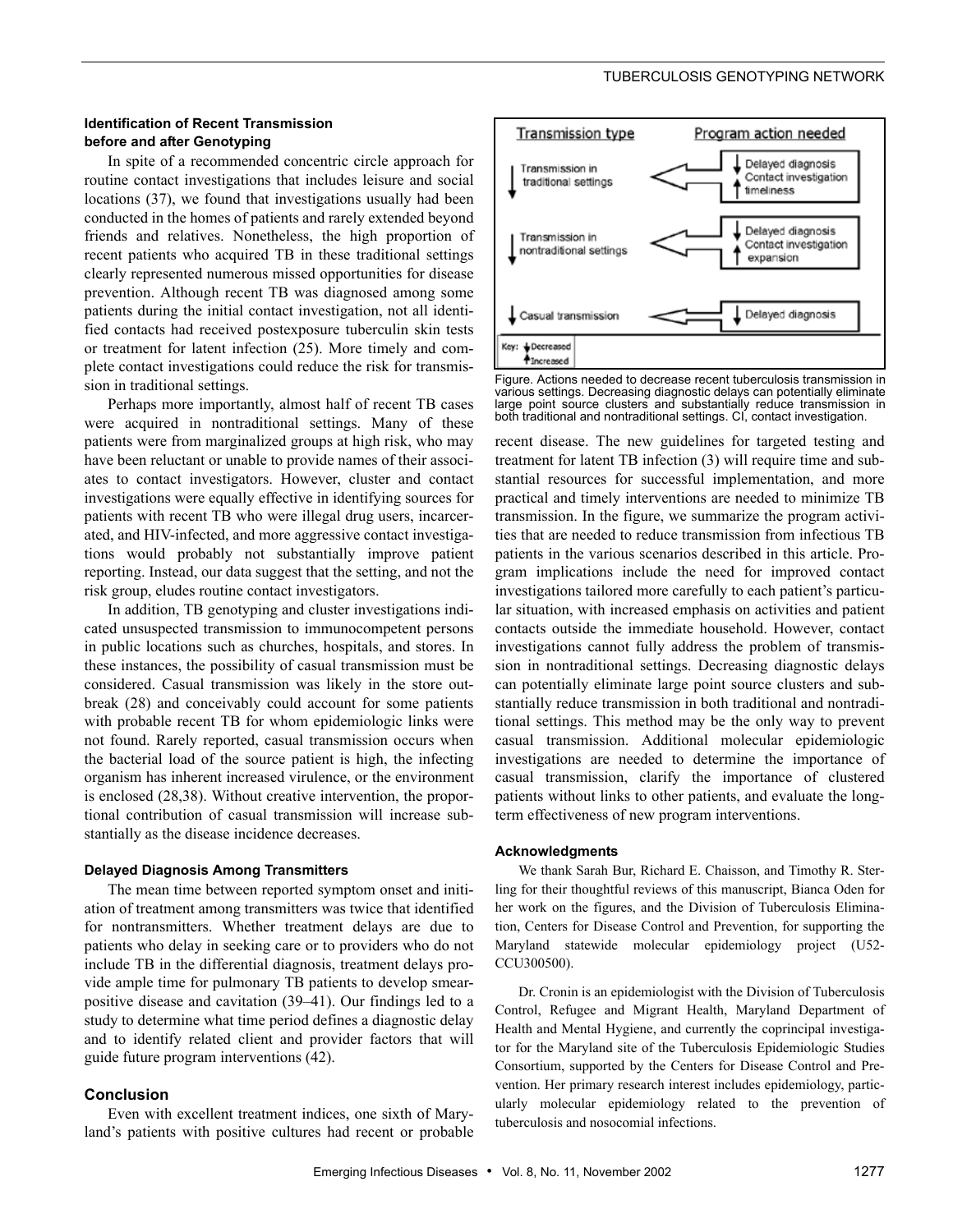#### **References**

- 1. Dye C, Scheele S, Dolin P, Pathania MC. Global burden of tuberculosis: estimated incidence, prevalence, and mortality by country. JAMA 1999;282:677–86.
- 2. Institute of Medicine. Ending neglect: the elimination of tuberculosis in the United States. Washington: National Academy Press; 2000.
- 3. Centers for Disease Control and Prevention. Targeted tuberculin testing and treatment of latent tuberculosis infection. MMWR Morb Mortal Wkly Rep 2000;49 (No. RR-6).
- 4. Alland D, Kalkut GE, Moss AR, McAdam RA, Hahn JA, Bosworth W, et al. Transmission of tuberculosis in New York City: an analysis by DNA fingerprinting and conventional epidemiological methods. N Engl J Med 1994;300:1710–6.
- 5. Small PM, Hopewell PC, Singhe SP, Paz A, Parsonnet J, Ruston DC, et al. The epidemiology of tuberculosis in San Francisco: a populationbased study using conventional and molecular methods. N Engl J Med 1994;330:1703–9.
- 6. Barnes PF, Yang Z, Preston-Martin S, Pogoda JM, Jones BE, Otaya M, et al. Patterns of tuberculosis transmission in Central Los Angeles. JAMA 1997;278:1159–63.
- 7. Braden CR, Templeton GL, Cave MD, Valway S, Onorato IM, Castro KG, et al. Interpretation of restriction fragment length polymorphism analysis of *Mycobacterium tuberculosis* isolates from a state with a large rural population. J Infect Dis 1997;175:1446–52.
- 8. Burman WJ, Reves RR, Hawkes AP. DNA fingerprinting with two probes decreases clustering of *Mycobacterium tuberculosis*. Am J Respir Crit Care Med 1997;155:1140–6.
- 9. Bishai WR, Graham NMH, Harrington S, Pope DS, Hooper N, Astemborski J, et al. Molecular and geographic patterns of tuberculosis transmission after 15 years of directly observed therapy. JAMA 1998;280:1679– 84.
- 10. Maryland Office for New Americans. Immigration to Maryland, then and now. New American 2000;6:4–5.
- 11. Centers for Disease Control and Prevention. Reported tuberculosis in the United States, 2001. Atlanta: Department of Health and Human Services, 2002.
- 12. van Embden JDA, Cave MD, Crawford JT, Dale JW, Eisenbach KD, Gicquel B, et al. Strain identification of *Mycobacterium tuberculosis* by DNA fingerprinting: recommendations for a standardized methodology. J Clin Microbiol 1993;31:406–9.
- 13. Kamerbeek J, Schouls L, Kolk A, van Agterveld M, van Sooligen D, Kuijper S, et al. Simultaneous detection and strain differentiation of *Mycobacterium tuberculosis* for diagnosis and epidemiology. J Clin Microbiol 1997;35:907–14.
- 14. Das S, Chan SL, Allen BW, Mitchison DA, Lowrie DB. Application of DNA fingerprinting with IS*986* [IS*6110*] to sequential mycobacterial isolates obtained from pulmonary tuberculosis patients in Hong Kong before, during, and after short-course therapy. Tuber Lung Dis 1993;74:47–51.
- 15. Cave MD, Eisenbach KD, Templeton G, Salfinger M, Mazurek G, Bates JH, et al. Stability of DNA genotype pattern produced with IS*6110* in strains of *Mycobacterium tuberculosis*. J Clin Microbiol 1994;32:262–6.
- 16. Braden CR, Templeton GL, Stead WW, Bates JH, Cave MD, Valway SE. Retrospective detection of laboratory cross-contamination of *Mycobacterium tuberculosis* cultures with use of DNA fingerprint analysis. Clin Infect Dis 1997;24:35–40.
- 17. Burman WJ, Reves RR. Review of false-positive cultures for *Mycobacterium tuberculosis* and recommendations for avoiding unnecessary treatment. Clin Infect Dis 2000;31:1390–5.
- 18. Nardell E, McInnis B, Thomas B, Weidhaus S. Exogenous reinfection with tuberculosis in a shelter for the homeless. N Engl J Med 1986;315:1570–5.
- 19. van Rie A, Warren R, Richardson M, Victor TC, Gie RP, Enarson DA, et al. Exogenous reinfection as a cause of recurrent tuberculosis after curative treatment. N Engl J Med 1999;341:1174–9.
- 20. Centers for Disease Control and Prevention. Tuberculosis information management system (TIMS) user's guide; surveillance appendix I. Atlanta: Centers for Disease Control and Prevention; 1998.
- 21. Cronin WA, Magder LS, Baruch NG, Strickland GT, Bishai WR. Source identification for pediatric tuberculosis cases in Maryland. In: Abstracts of the 7th Annual North American Regional Conference of the International Union Against Tuberculosis and Lung Disease; Vancouver, Canada: March 2002. Vancouver, BC: British Columbia Lung Association;2002.
- 22. Cronin WA, Golub JE, Magder LS, Baruch NG, Lathan MJ, Mukasa LN, et al. Usefulness of spoligotyping for secondary typing of *Mycobacterium tuberculosis* isolates with low copy numbers of IS*6110*. J Clin Microbiol 2001;39:3709–11.
- 23. Michele TM, Cronin WA, Graham NHM, Dwyer DM, Pope DS, Harrington S, et al. Transmission of *Mycobacterium tuberculosis* by a fiberoptic bronchoscope: identification by DNA fingerprinting. JAMA 1997;278:1093–5.
- 24. Lathan M, Cronin W, Mukasa L, Hooper D, Benjamin W. Outbreak of tuberculosis at a hospital identified by DNA fingerprinting. In: Abstracts of the National Tuberculosis Genotyping and Surveillance Network Annual Meeting; San Francisco, California, July 1999. Atlanta: Centers for Disease Control and Prevention; 1999.
- 25. Cronin WA, Lathan MJ, Benjamin WH. Unusually high rates of tuberculosis infection and disease among oyster fishery workers in a rural community (abstract). Int J Tuberc Lung Dis 1998;11:S281.
- 26. Sterling TR, Stanley RL, Brubach GA, Madison A, Harrington S, Bishai WR, et al. HIV-related tuberculosis in a transgender network—Baltimore, Maryland, and New York City Area. JAMA 2000;283:2515–6.
- 27. Bur S, Golub J, Armstrong J, Johnson B, Maltas G, Barker L, et al. Anatomy of a large community and jail tuberculosis outbreak investigation. In: Abstracts of the 98<sup>th</sup> American Thoracic Society International Conference; San Francisco, California, April 2001. New York: American Thoracic Society; 2001.
- 28. Golub JE, Cronin WA, Obasanjo OO, Coggin W, Moore K, Pope DS, et al. Transmission of *Mycobacterium tuberculosis* through casual contact with an infectious patient. Arch Intern Med 2001;161:2254–8.
- 29. Sterling TR, Pope DS, Bishai WR, Harrington S, Gershon RR, Chaisson RE. Transmission of *Mycobacterium tuberculosis* from a cadaver to an embalmer. N Engl J Med 2000;342:246–8.
- 30. Glynn JR, Vynnycky E, Fine PEM. Influence of sampling on estimates of clustering and recent transmission of *Mycobacterium tuberculosis* derived from DNA fingerprinting techniques. Am J Epidemiol 1999;149:366–71.
- 31. Murray M, Alland D. Methodological problems in the molecular epidemiology of tuberculosis. Am J Epidemiol 2002;155:565–71.
- 32. Murray M, Nardell E. Molecular epidemiology of tuberculosis: achievements and challenges to current knowledge. Bull WHO 2002;80:477–82.
- 33. Hermans PWM, Messadi F, Guebrexabher H, van Sooligan D, Haas PEW, Heersman H, et al. Analysis of the population structure of *Mycobacterium tuberculosis* in Ethiopia, Tunisia, and The Netherlands: usefulness of DNA typing for global tuberculosis epidemiology. J Infect Dis 1995;171:1504–13.
- 34. Centers for Disease Control and Prevention. Reported tuberculosis in the United States, 2000. Atlanta: Department of Health and Human Services; 2001.
- 35. Chin DP, DeReimer K, Small PM, Ponce de Leon A, Steinhart R, Schecter GF, et al. Differences in contributing factors to tuberculosis incidence in US-born and foreign-born persons. Am J Respir Crit Care Med 1998;158:1797–803.
- 36. Jasmer RM, Ponce de Leon A, Hopewell PC, Alarcon RG, Moss AR, Paz EA, et al. Tuberculosis in Mexican-born persons in San Francisco: reactivation, acquired infection and transmission. Int J Tuberc Lung Dis 1997;1:536–41.
- 37. Etkind SC. Contact tracing. In: Reichman L, Hershfield E, editors. TB: a comprehensive international approach. New York: Marcel Dekker, Inc.; 1993. p. 275–89.